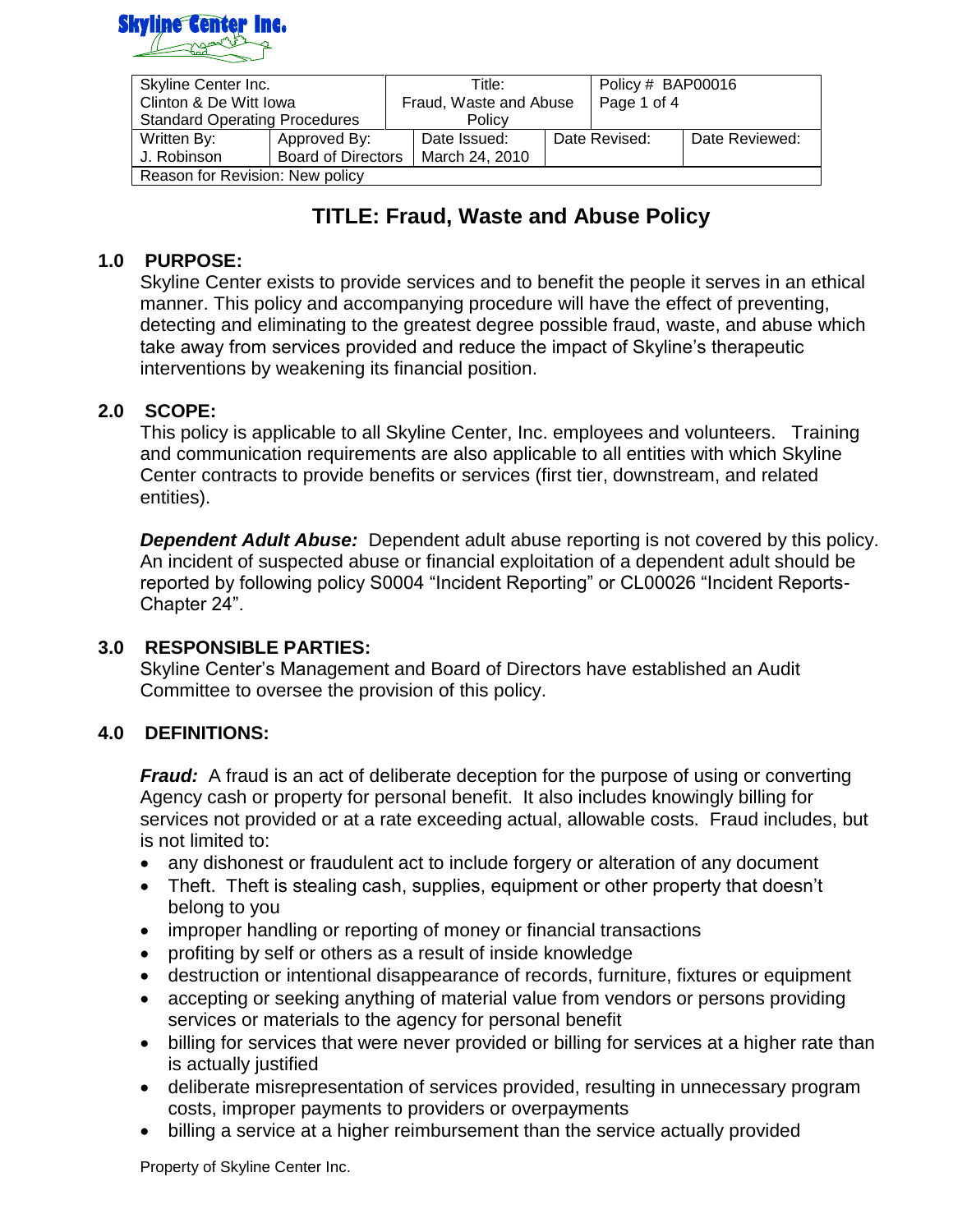

| Skyline Center Inc.                  |                           | Title:                 |                | Policy # BAP00016 |               |                |
|--------------------------------------|---------------------------|------------------------|----------------|-------------------|---------------|----------------|
| Clinton & De Witt Iowa               |                           | Fraud, Waste and Abuse |                | Page 2 of 4       |               |                |
| <b>Standard Operating Procedures</b> |                           | Policy                 |                |                   |               |                |
| Written By:                          | Approved By:              |                        | Date Issued:   |                   | Date Revised: | Date Reviewed: |
| J. Robinson                          | <b>Board of Directors</b> |                        | March 24, 2010 |                   |               |                |
| Reason for Revision: New policy      |                           |                        |                |                   |               |                |

and/or any similar or related irregularity.

Specific examples of fraud are:

- Requesting mileage reimbursement for miles that were not driven or have no agency related business purpose
- Including time not worked on a time sheet—such as documentation time

**Waste:** Waste is the unnecessary incurring of costs as a result of inefficient practices, systems or controls. Examples of waste are:

- Using a personal vehicle for agency transportation when an agency vehicle is available.
- Overstocking materials or supplies which can become obsolete or unusable. This can include forms, toner and ink cartridges or other specific use materials or supplies.

*Abuse:* Abuse covers all unreasonable or improper use or treatment by word or act. Abuse includes violations and circumventions of departmental or agency policies and procedures which impair the effective and efficient execution of operations. Examples of abuse are:

- Accepting payment for services that were billed by mistake and should not be paid by the funding agency.
- Requesting sick pay when an employee is not sick

## **5.0 REFERENCES:**

Policy ADM00031 "Dual Relationships and Conflict of Interest" Policy BAP0008 "Personnel Policies" Policy BAP00011 "Ethics" Policy BAP00017 "Whistle-Blower and Non Retaliation Policy" Policy CL00026 "Incident Reports-Chapter 24" Policy CL00032 "Human Resources" Policy S0004 "Incident Reporting"

## **6.0 PROCEDURE:**

#### *Standards:*

Skyline Center's Management and Board of Directors have established an Audit Committee to oversee the provision of this policy. The committee is made up of upper level management and includes Board of Directors representation. The committee meets at least quarterly, or as needed, and will enforce the standards of this policy and the agency, reviewing all verified financial incident reports involving fraud, waste, and abuse; and deciding disciplinary action or other consequences for those found to be in violation of the policy or possibly guilty of a crime. The committee may also, from time to time, review the policy and recommend changes or modifications to it, in order to prevent a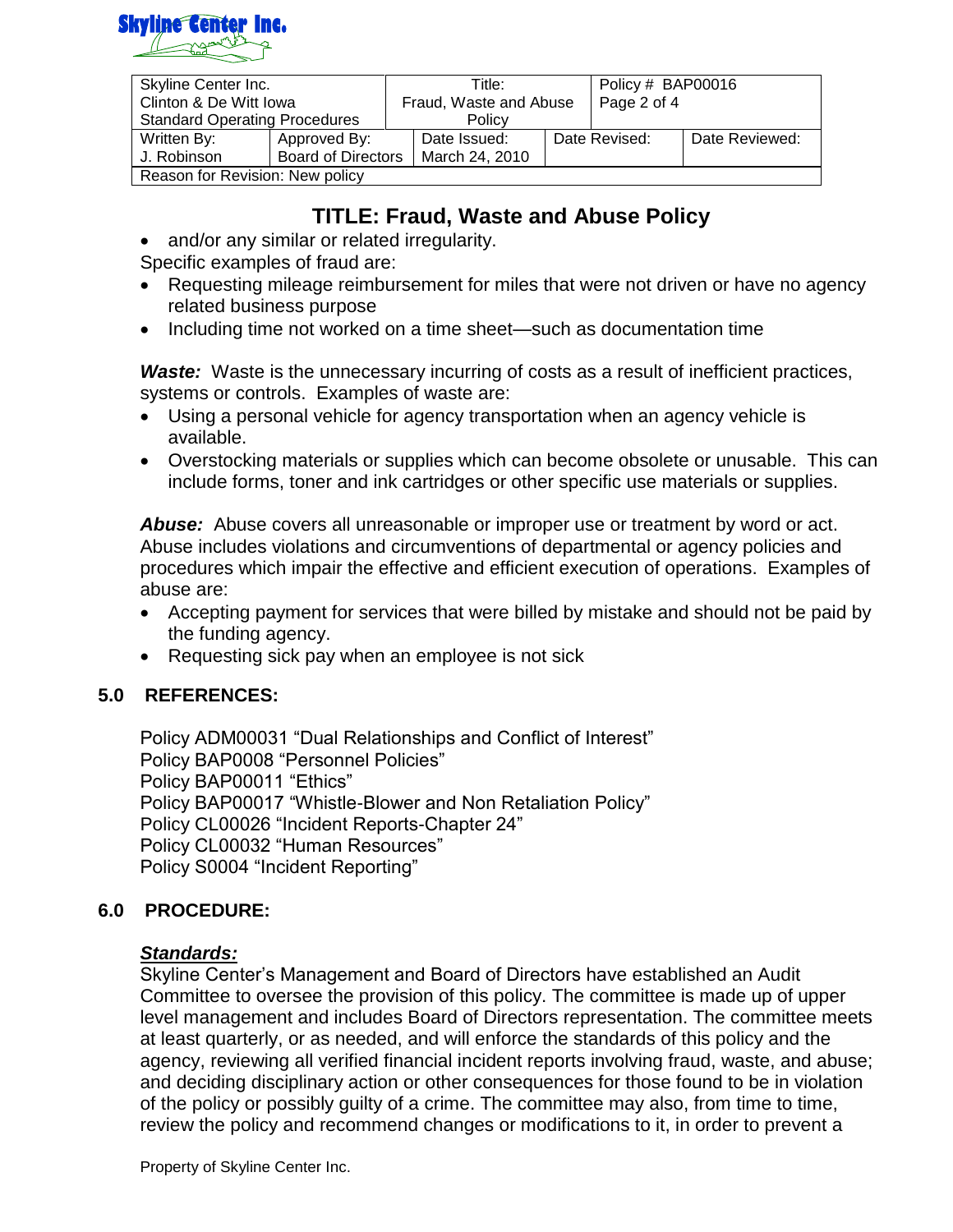

| Skyline Center Inc.                  |                           | Title:                 |                | Policy # BAP00016 |               |                |
|--------------------------------------|---------------------------|------------------------|----------------|-------------------|---------------|----------------|
| Clinton & De Witt Iowa               |                           | Fraud, Waste and Abuse |                | Page 3 of 4       |               |                |
| <b>Standard Operating Procedures</b> |                           | Policy                 |                |                   |               |                |
| Written By:                          | Approved By:              |                        | Date Issued:   |                   | Date Revised: | Date Reviewed: |
| J. Robinson                          | <b>Board of Directors</b> |                        | March 24, 2010 |                   |               |                |
| Reason for Revision: New policy      |                           |                        |                |                   |               |                |

recurrence of reported offenses or violations of the law. The following standards shall be in effect until such time:

- 1. Skyline Center, Inc. requires its employees and board members to act in an ethical manner and will provide training and education in the ethical principles included in policy BAP00011 "Ethics". Failure to act in an ethical manner will result in disciplinary action as spelled out in policy BAP00008 "Personnel Policies".
- 2. Skyline Center, Inc. expects all employees and board members to disclose all conflicts of interest according to policy ADM00031 "Dual Relationships and Conflict of Interest".
- 3. Department Directors and other managers will compile a list of the incidents of fraud, waste, and abuse most likely to occur in their departments, develop and monitor controls to prevent or detect such incidents, and train employees on the requirements of internal controls. Department heads will use the "Financial Incident Reporting" form for reporting incidents of fraud, waste and abuse within their departments that resulted from non existing or noncompliance with existing internal controls.
- 4. Employees are expected and encouraged to report to their manager or the Internal Auditor any suspected incidents of fraud, waste, or abuse. Employees reporting waste, fraud, or abuse, or are, in any other way, attempting to comply with this policy will be protected from any form of retaliation, including dismissal or the threat thereof; discipline or suspension; penalty or retribution, or intimidation, harassment, or coercion. Any person attempting to retaliate against an employee complying with this standard will be fired, from this organization immediately or reported to law enforcement. See policy BAP00017 "Whistle-Blower and Non Retaliation Policy".
- 5. A manager or department head receiving or writing "Financial Incident Report" of possible waste, fraud, or abuse will report the incident to the Internal Auditor who will investigate the incident and report it to the Audit Committee.
- 6. Employees reporting incidents of waste, fraud, or abuse involving their supervisor or department head shall report the incident directly to the Internal Auditor, and will be instructed to do so during training. All reports will be kept confidential.

The following table summarizes how to report suspected Fraud, Waste and Abuse (FWA) and how it will be investigated. All investigations will be kept confidential. All verified Financial Incident Reports will be presented to the audit committee.